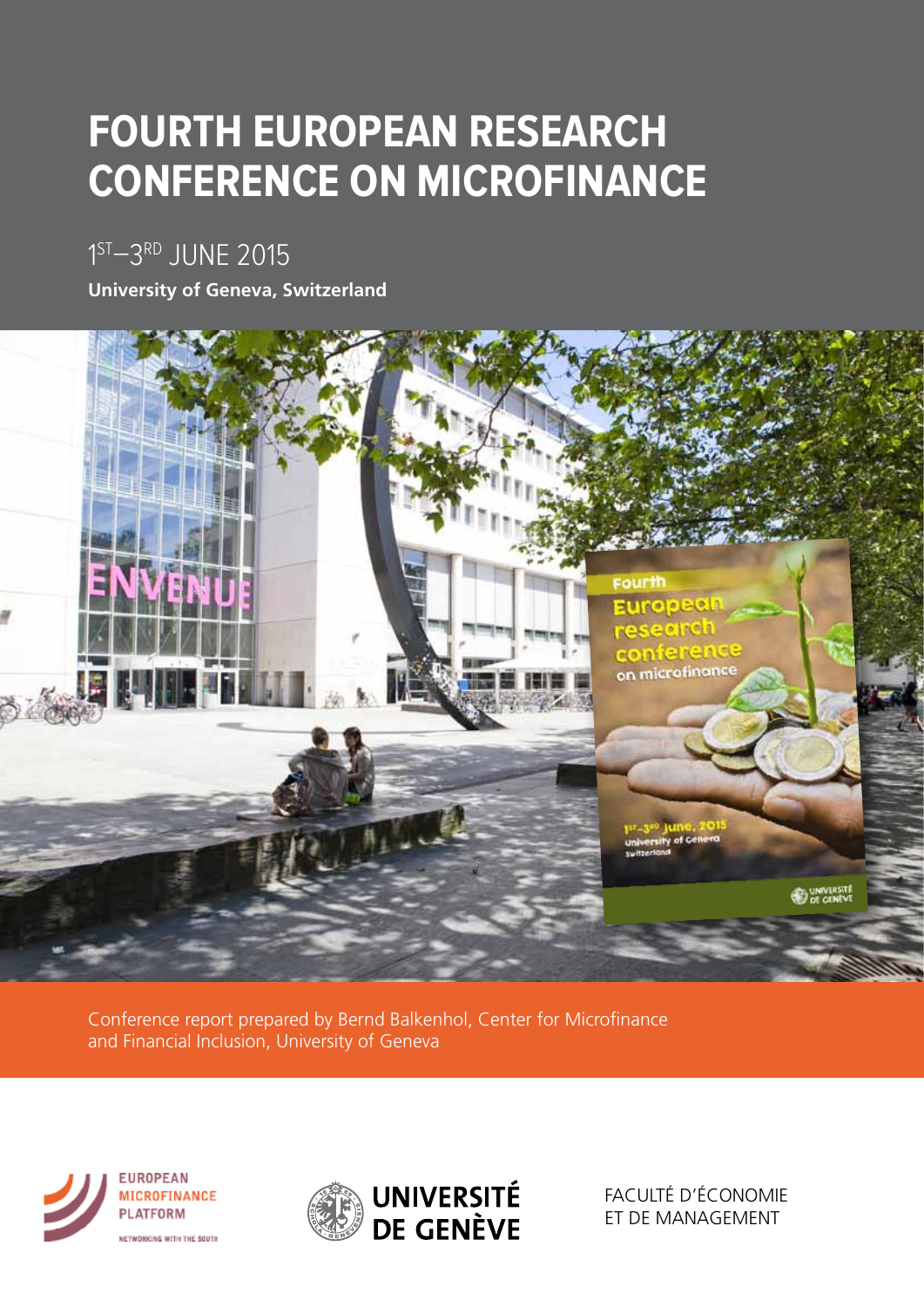#### **INTRODUCTION**









From 1st to 3rd June 2015 the Fourth European Microfinance Research Conference convened in Geneva. Organized by the University of Geneva's School of Economics and Management and its Center for Microfinance and Financial Inclusion, the conference brought together 160 participants from universities, investment funds and policy making institutions of 24 countries.

In 2015 the Millennium Development Goals (MDGs) are being reviewed and replaced by Sustainable Development Goals. Against this background it was timely to examine the role that microfinance has played and continues to play in providing access to housing, water, transport, health and education. A number of papers presented at the conference focus on this link.

The conference program consisted of five plenaries and 31 break-out sessions. The plenaries dealt with overarching themes, namely the relation of research and practice of microfinance, public private partnerships, innovations and impact, the role of subsidies and randomized control trials.

The break-out sessions were opportunities to present papers and have them discussed and reviewed by peers. In each break out session four research papers were presented. These 31 breakout sessions were organized by major research themes:

- the microfinance institution: governance, ownership, management, financing
- client issues: needs and demand, satisfaction, communication, proximity
- products and services: innovations, design, testing
- market, policies and regulation: competition, monopolies, interest rate policies
- impact and social performance: mission drift, impact measurement issues
- gender issues.

In addition there were two special group sessions on green microfinance and the history of microfinance.

A cruise on Lake Geneva on the evening of the 2nd of June provided an opportunity to relax and enjoy nature and company.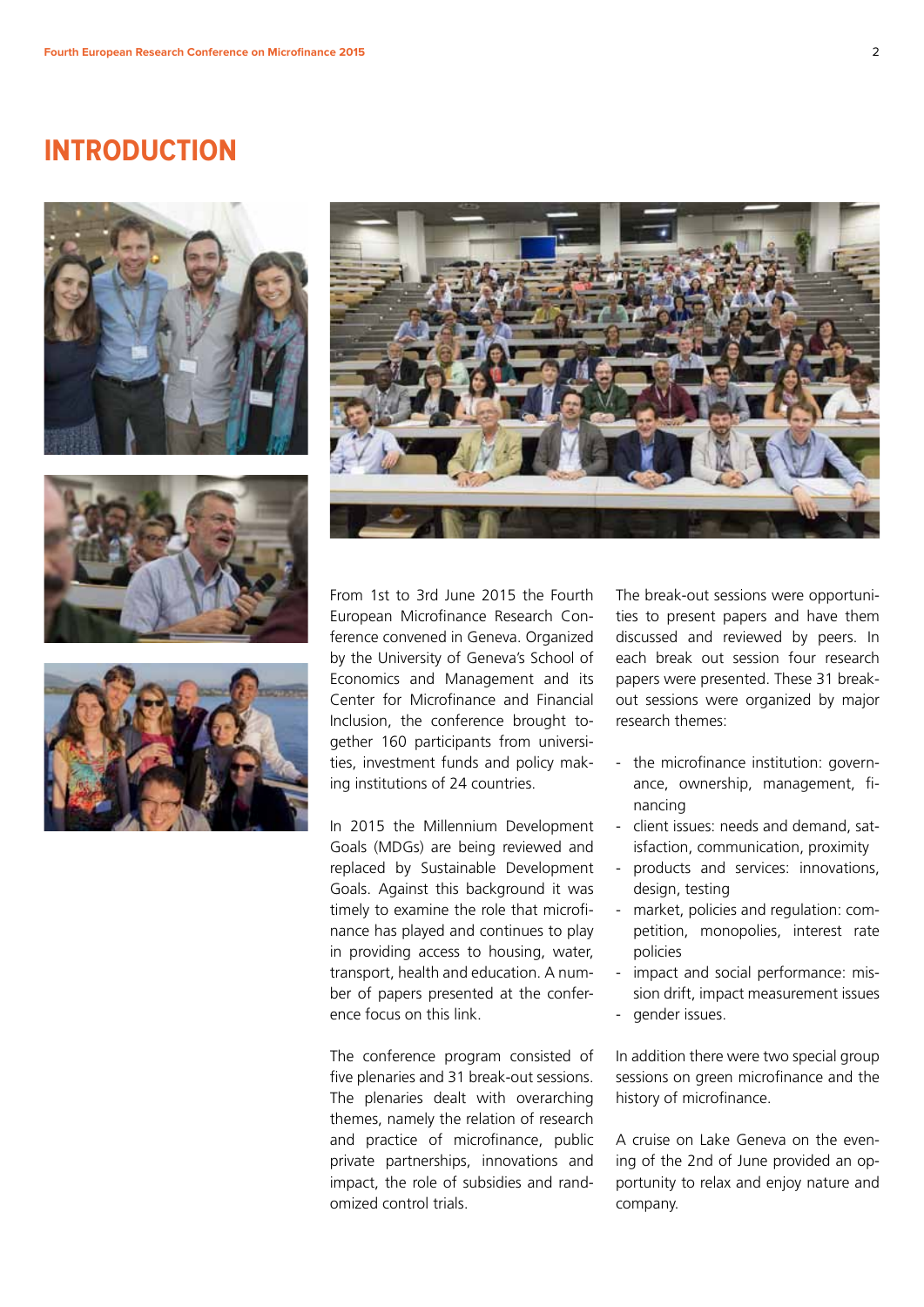#### **Opening session**

**Speakers Maria-Pia Victoria-Feser**, Geneva School of Economics and Management, University of Geneva **Christoph Pausch**, European Microfinance Platform (e-MFP) **Bernd Balkenhol**, Center for Microfinance and Financial Inclusion, University of Geneva



**Maria-Pia Victoria-Feser**, Dean of the Geneva School of Economics and Management, welcomed the participants, also in name of the University's Rector. Founded in 1559 by Jean Calvin as a theological seminary, the University has always been linked to the political, social and economic life of the City of Geneva. This is still valid today: the University's strategic plan "A Vision for 2020" emphasizes *"service à la cité"*, i.e. the idea that academic research needs to be at the service of the community. This is all the more valid as "Vision 2020" provides for a center of excellence on Finance and Society.

The Geneva School of Economics and Management has 1700 students and 200 academic staff. It is organized around four principles:

- excellence in teaching and research
- disciplinary openness
- social responsibility
- community ties

Microfinance is a powerful illustration of "community service" and the social responsibility of finance. The global financial crisis showed how more inclusive financial markets happen to be also less exposed to volatility.

The University of Geneva is engaged in partnerships with the UN, ILO, WHO, UNCTAD and others. In 2008 the University concluded a Memorandum of Agreement with the ILO on "social finance".

In conclusion, she introduced Christoph Pausch, Executive Secretary of the European Microfinance Platform, as co-host of this research conference and thanked him and other donors and sponsors for their support.

Welcoming participants, **Christoph Pausch** introduced the European Microfinance Platform (e-MFP), a network of over 120 European organizations and individuals active in microfinance in the developing world. Members are banks and other financial institutions, government agencies, NGOs, consulting firms, international organizations as well as researchers and academic institutions. Set up in 2006 e-MFP's principal objective is to facilitate exchange and to foster

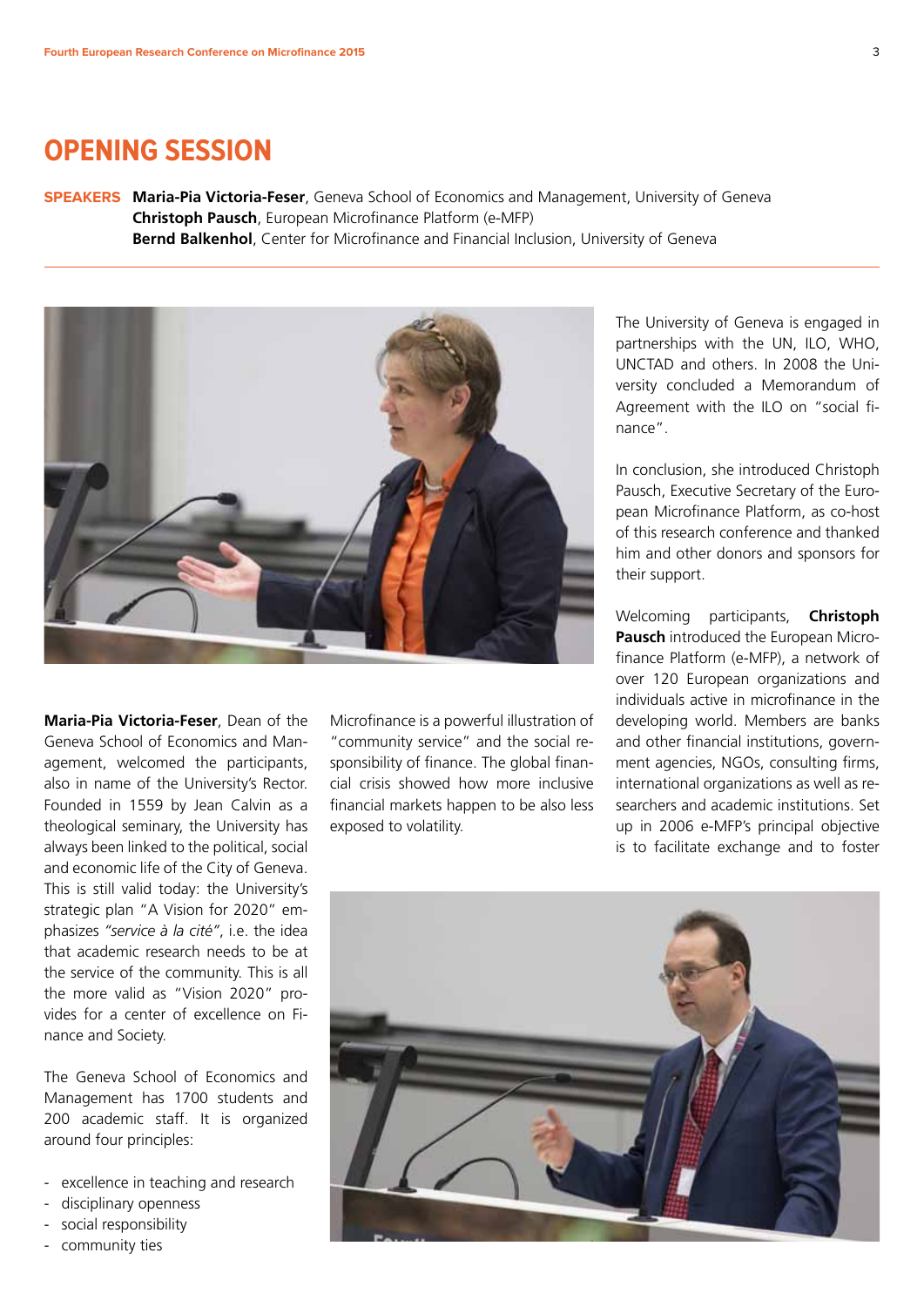collaboration between its members to strengthen the microfinance sector.

The European Research Conference on Microfinance was initiated in 2009 with a first edition at the ULB/CERMi in Brussels. The second conference took place 2011 at the University of Groningen in the Netherlands and the third in 2013 at the University of Agder in Kristiansand (Norway). The conferences are today the world's most important meeting place of academics involved in microfinance research.

Microfinance continues to evolve. More analysis is needed to understand it better, its institutions, markets, policies and impact. This means that we will continue to need a forum such as the European Research Conference on Microfinance to exchange and learn from each other.

Wishing the participants an exciting conference Christoph Pausch thanked the University of Geneva and in particular Bernd Balkenhol and Virginie Trachsel, who – with the support of the University of Zurich and the Graduate Institute - made this Fourth European Research Conference on Microfinance become a reality.

**Bernd Balkenhol**, Professor for Microfinance at the University of Geneva and conference Chair, recalled the specific significance of Geneva as a venue for a research conference on microfinance. It was here that the first microfinance investment vehicles were launched, facilitated by the ground work of international organizations based in Geneva.



The second reason is the double bottom line pursued by microfinance institutions. As long as microfinance claims to reduce poverty with market conforming means, evidence is necessary to back up this claim. Such evidence cannot be general, but is bound to be specific - to an institution, clients, markets, policy regimes. This means that studies will continue to be produced, a never ending effort to generate knowledge on where we stand with regard to the double bottom line.

The third reason is the legacy of hype and simplifications. Since the 1980s microfinance has been accompanied by exaggerated claims. The most effective corrective is research: sober, detached, balanced – even if occasionally boring. Research is the opposite of simplification.

In future microfinance could very well be a distinct field of analysis and practice in 2030, even if submerged in the broader Financial Inclusion agenda or "impact investing".

Bernd Balkenhol concluded by thanking all partners and sponsors – within the university and outside - who helped with the preparations of this research conference.

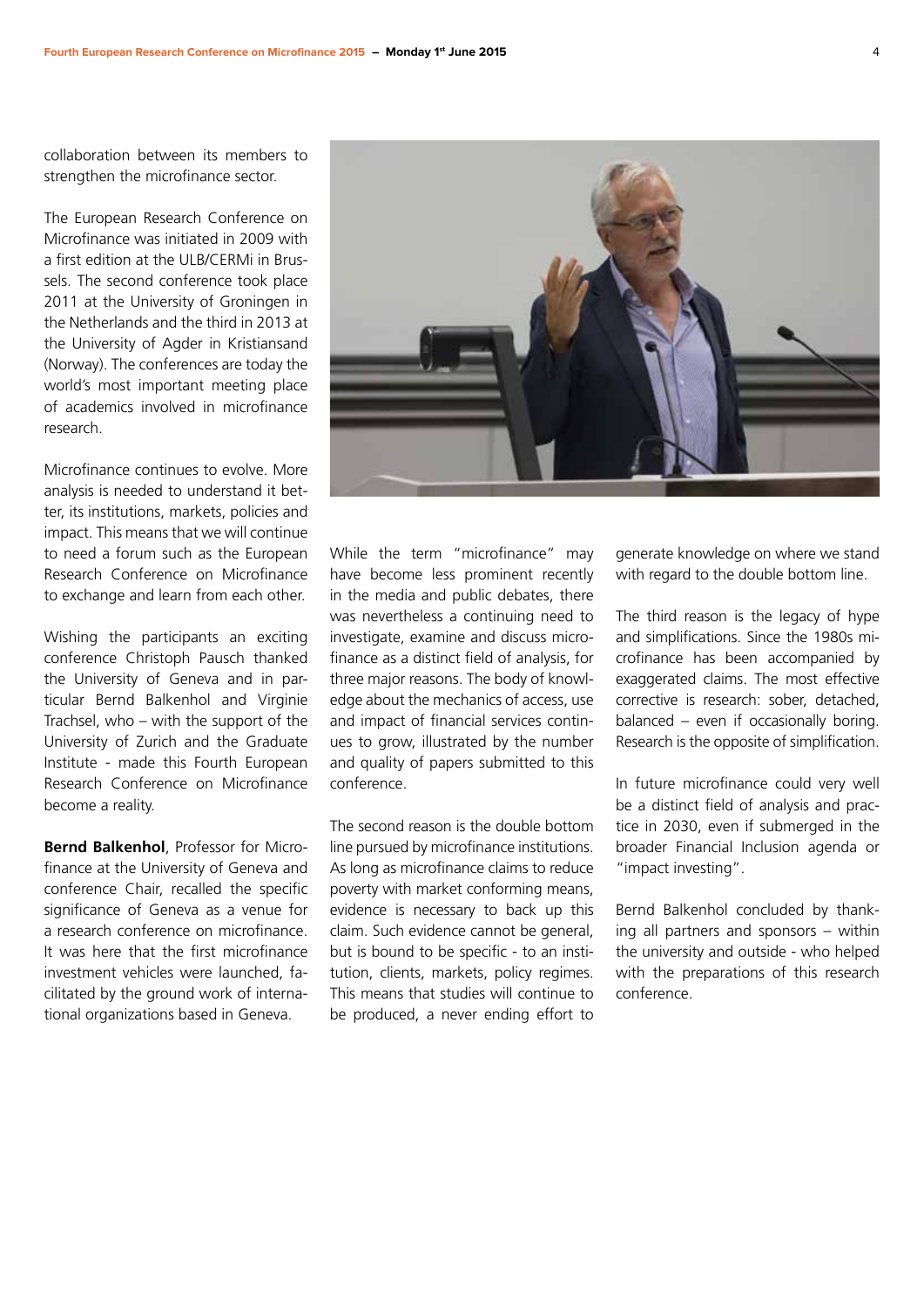### **Plenary sessions** MONDAY 1ST JUNE

## **Research and practice – microfinance at the intersection**

**Keynote Vijay Mahajan**, BASIX **Moderator James Copestake**, University of Bath **Speakers Craig Churchill**, International Labour Organisation (ILO) **Henry Gonzalez,** responsAbility







In his keynote speech **Vijay Mahajan**, founder and CEO of BASIX, a pioneering MFI in India, confronted the audience with the question: "do researchers always have questions that are worth the data"? He identified seven important overriding research questions:

- The relationship between transaction costs and the level of the interest rate;
- How can technology be harnessed to make microfinance transactions completely cashless?
- The design of subsidies and crosssubsidies
- Impact in the long term
- Elements of a really suitable set of regulatory rules for microfinance
- Ownership issues in MFIs and the consequences of transformation

**Craig Churchill** responded to the key note by emphasizing that research needed to be better aligned with practitioner needs and priorities. On the other hand, practitioners may not always know how to frame the questions in a way that can lead to research. To overcome this, the ILO developed a diagnostic tool<sup>1</sup> (Microfinance for Decent Work action research) to help financial institutions identify key challenges amongst their clients, and then design interventions that tackle those challenges, i.e. action-research to see if the interventions work. The ILO observed that in the end financial institutions can enhance the impact on clients and their businesses if they apply targeted interventions designed to overcome specific challenges that those clients face.

**Henry Gonzalez** broadened the perspective to encompass macroeconomic issues. His own institution, responsAbility was currently exploring the conditions under which development finance institutions can more effectively pioneer into new market segments and then move progressively out. In doing so responsAbility acted usually in partnership with academic institutions. He concluded by saying that the experiences gained in managing major investment funds, like the Green Energy Fund, yielded constantly new information relevant for applied research.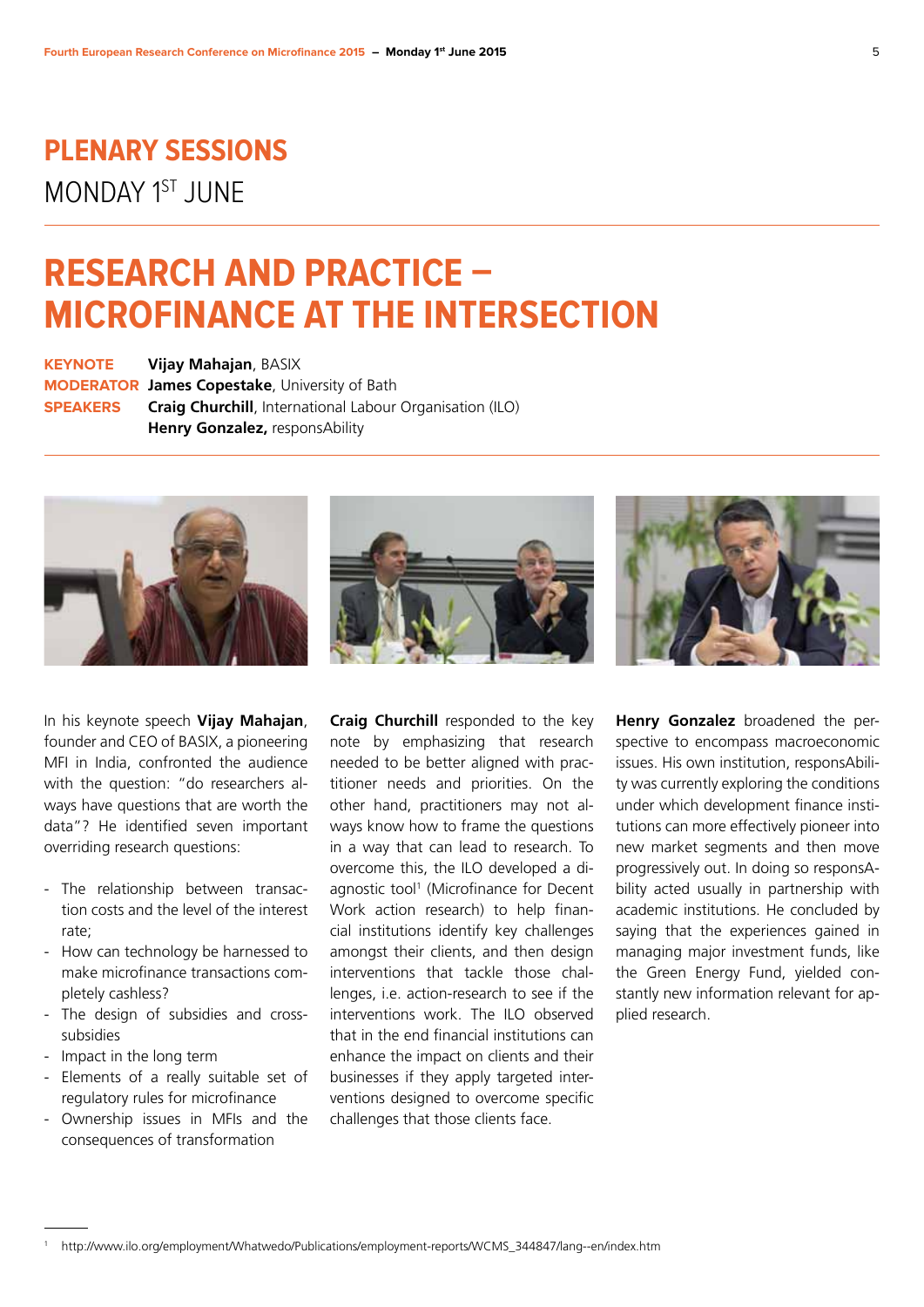## **Innovations and impact**

**Moderator Arvind Ashta**, ESC Dijon **Speakers Jonathan Bauchet**, Purdue University **Patricia Richter**, International Labour Organisation (ILO)





**Arvind Ashta** framed the panel stating key questions: what exactly is a "social innovation"? Has anything else happened after the technology applications of 10 years ago? Who benefits from innovations? Has research actually ever contributed to innovations to emerge?

**Jonathan Bauchet** emphasized the variety of innovations in microfinance: technology based innovations (mobile money, ATMs), changes in products and services (loans for housing, consumption, commitment savings, insurance, particularly index insurance, mobile money services) as well as social innovations, like the use of microfinance to achieve non-financial goals: climate change adaptation, natural disaster response, health education.

Innovations tend to benefit established MFIs, more so than second tier MFIs, by increasing efficiency/reducing transaction costs and by increasing outreach at a lower cost. Commercially oriented MFIs benefit from innovations via efficiency gains, whilst more poverty focused MFIs benefit from innovations that cut down the costs of reaching out to remote communities. Technical innovations can make it easier for new MFIs to emerge. Clients of MFIs benefit mostly from innovations in products and services. Here one would have to differentiate between the genuine poor from the not so poor segments, the latter probably benefitting more than the former.

In conclusion he stated that research rarely triggered innovations, at the same time there was considerable scope for transforming research findings more systematically into innovations for clients, products, institutions and markets.

**Jonathan Morduch** stated that research on innovations somehow mostly seemed to involve RCTs. New innovations: satellite and applications on financial education on cellphone. G2P illustrate innovations benefitting the needy. A benefit can also be in the form of widened options.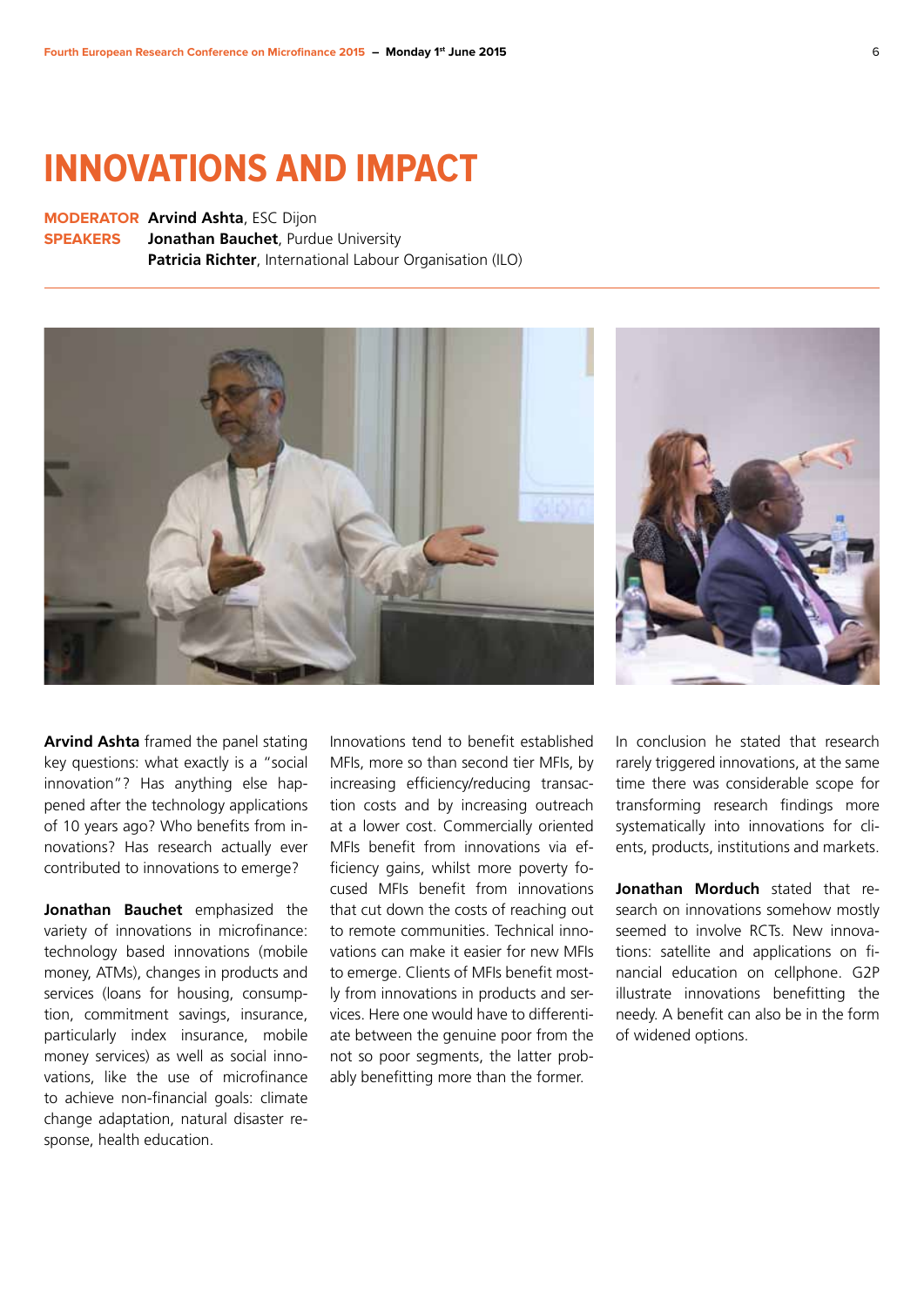#### TUESDAY 2nd JUNE

## **Public private partnerships new perspectives?**

**Moderator Daniel Rozas**, European Microfinance Platform (e-MFP) **Speakers Ariane Szafarz**, Université Libre de Bruxelles (ULB) **Maria-Teresa Zappia**, Blue Orchard **Miguel Solana**, International Labour Organisation (ILO)





**Ariane Szafarz** focused on subsidies and regulation as two common manifestations of public authorities to intervene in the microfinance sector. Quoting a study by Cull, Murdoch et al she pointed out that the volatility of subsidies affected the interest rates charged by MFIs, but apparently not the average loan size. As a form of regulation she singled out interest rate caps that were observed to lead to credit rationing. As open research questions she mentioned the effects of subsidies on managerial efficiency, and the crowding-out consequences on savings mobilization of subsidies.

**Maria-Teresa Zappia** presented Blue Orchard, a MIV founded in 2001, that disbursed over \$ 2.5bn, reaching 30 million people in 60 countries. It caters to

public and private investors, Sovereign Wealth Funds or Development financial institutions, banks, pension funds, foundations, banks, HNWIs and insurance companies. Blue Orchard launched the first microfinance investment fund, DEXIA, in 2001. Blue Orchard sees public institutions as partners in a blending arrangement, ranging from first Loss investors, to potential DFI investors, institutional investors like pension funds in Switzerland and France to technical assistance providers like the SCPI. Private public partnership is reflected in the composition of capital of Blue Orchard's managed funds, reflecting different risk/ return profiles ranging from notes to A, B and C shares.

**Miguel Solana** illustrated Public Private Partnerships (PPP) with the ILO's Impact

Insurance Facility. For public authorities there was a case to take an interest in and support risk management for the poor to contribute to income security and sustainable social and economic development. He listed a number of examples that illustrate the cooperation of the Facility with different layers of government in India and Latin America. Subsidies were used to develop insurance products for previously excluded groups and to make the market more efficient (for example, collection of data on risk, building of infrastructure, training of providers, development of technology, awareness and education campaigns). He concluded by articulating 10 recommendations for a more effective PPP in insurance.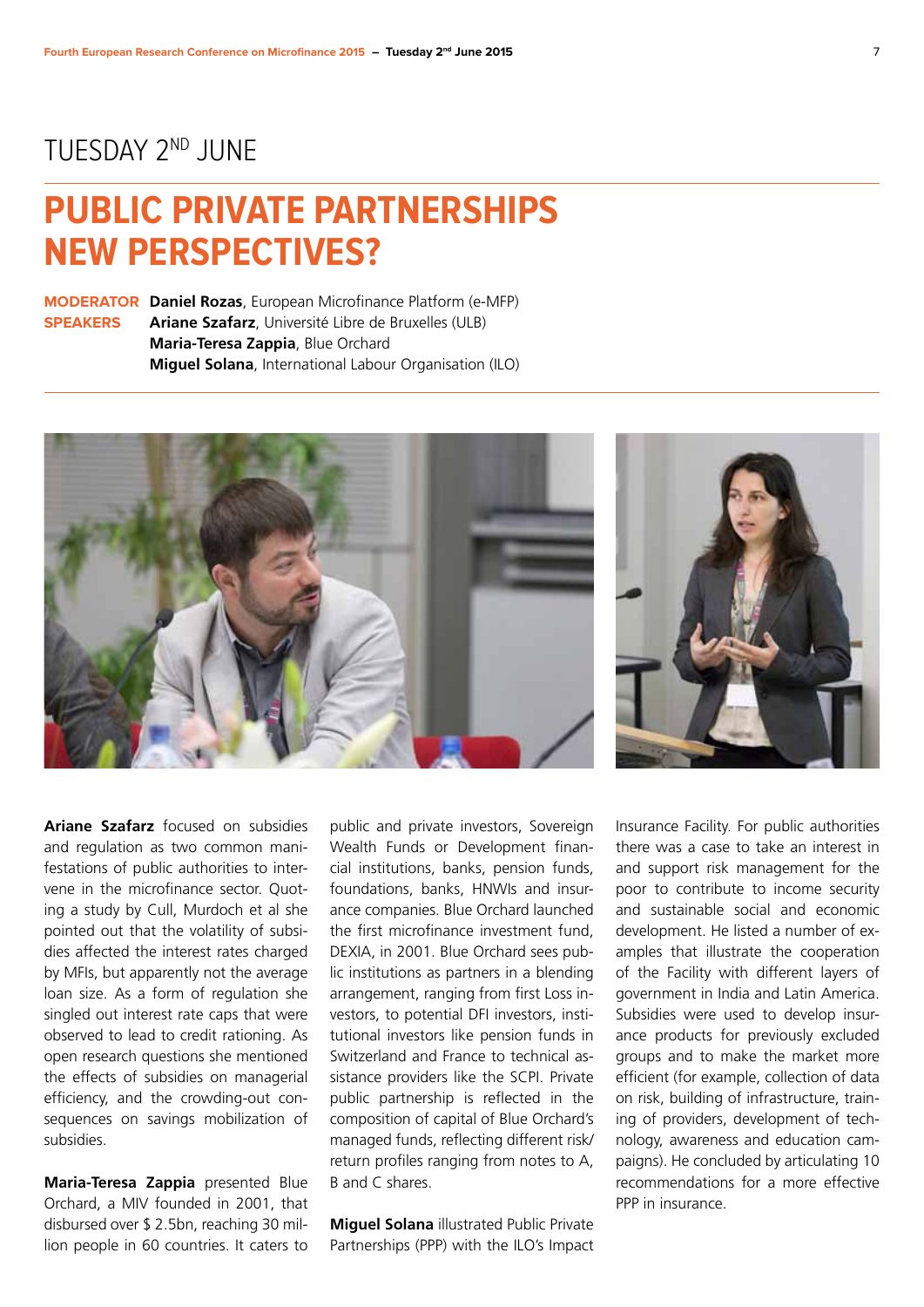#### WEDNESDAY 3RD JUNE

## **A fresh look at microfinance subsidies**

| <b>KEYNOTE</b>  | <b>Jonathan Morduch, New York University</b>             |  |  |
|-----------------|----------------------------------------------------------|--|--|
|                 | <b>MODERATOR Roland Dominicé, Symbiotics</b>             |  |  |
| <b>SPEAKERS</b> | <b>Marek Hudon</b> , Université Libre de Bruxelles (ULB) |  |  |
|                 | Daniel Rozas, European Microfinance Platform (e-MFP)     |  |  |



In his keynote speech **Jonathan Morduch** recalled the growth record of microfinance portfolios and client numbers. Over the years and particularly after the global financial crisis the emphasis had changed: from an emphasis on the poor with a nonprofit orientation to an emphasis on the broad market with a commercial orientation. What was often overlooked, though, was the fact that microcredit required staff-intensive monitoring and moreover is embedded in – costly - non financial services. This called for subsidies – hidden and explicit, including non-remunerated labor inputs. The distinction between for profit and not for profit MFIs was somewhat misleading as they did not take into account implicit subsidies. Also both prototypes of MFIs operated mostly in different market environments. Small transaction sizes in the NGO type of MFIs mean high cost per unit transacted obliging these institutions to raise the interest rates correspondingly.

For this reason subsidies were still called for even if in the orthodox view they created inefficiencies and limited scale, whereas the goal of microfinance was to create subsidy-free, fully commercial operations. The problem lies in the reporting of subsidy use by MFIs. 70 percent of MFIs in the MIX claim to be profitable, but this fails to take into account subsidies, implicit and explicit. Once this adjustment is made, only 20 percent can legitimately claim profitability. Social weights suggest that focus should be on poorest segments. That's not happening. From a broader standpoint, it was still not clear whether subsidies are optimal: whilst displaying a certain stickiness, subsidies were relatively large, not targeted to the poorest, not targeted to women and insensitive to institutional differences between NGOs and banks.

**Roland Dominicé** appealed for a more concerted effort to generate the data to back up statements on subsidy dependence and commercial viability. He pointed out the risks of crowding out due to cheap funding and distortions in pricing which might affect the viability of the industry.

**Marek Hudon** saw a need to «revisit» the concept of smart subsidies after IPOs and the various crises in microfinance. He cited empirical evidence suggesting that the absence of subsidies had an impact on the business model of MFIs: subsidies are related to better social performance. Nevertheless, crowding out and mis-targeting by some MFIs are genuine challenges.

**Daniel Rozas** stated that subsidies ought to be channeled towards areas that the market was not (yet) covering. Looking at the experience of high income countries, there were areas of suboptimal market functioning:

- health insurance & crop insurance.
- savings especially long-term pensions, where one needs at least government mandates, even if not subsidies per se.
- housing and education loans.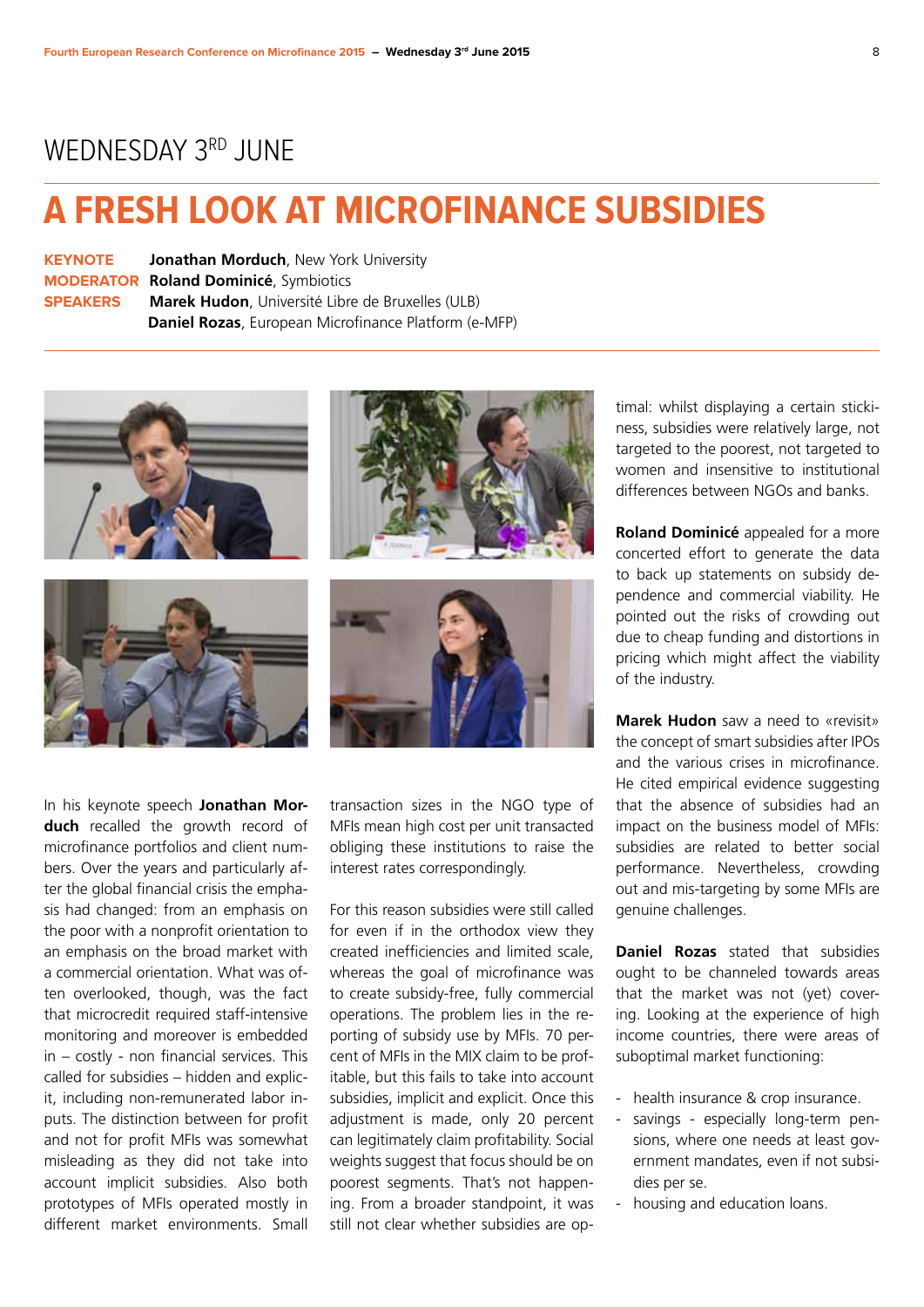## **Randomized Control trials (RCTs): old debates, new perspectives**

**Moderator Adalbert Winkler**, Frankfurt School of Finance & Management **Speakers Britta Augsburg**, Institute for Fiscal Studies **James Copestake**, University of Bath **Isabelle Guérin**, Institut de Recherche pour le Développement (IRD)

**Bernd Balkenhol** introduced the panel and the subject and framed the conversation around three questions: what is the potential of RCTs for research in microfinance? What are the main limitations of RCTs, practically and theoretically? What place will RCTs take in research on microfinance in future?

**Britta Augsburg** recalled that RCTs were simply a way of constructing a counterfactual for an impact evaluation. It sought to identify the changes attributable to a microfinance intervention by identifying the differences between two randomly chosen groups, one with and the other without microfinance. She referred to the January 2015 issue of the American Economic Journal: Applied Economics on RCTs in 6 countries (Mongolia, Mexico, Morocco, India, Tanzania, Bosnia and Herzegovina). These RCTs yielded the following common findings about the impact of microfinance: business investment increased overall, no substantial increase in income, individuals had more choice of type of work, little impact on empowerment or education and no harmful effects on the whole. This could be summed in the statement: microcredit is a useful financial tool but not a powerful anti-poverty strategy.

As regards criticism of RCTs on methodological grounds she pointed out several improvements that are increasingly being applied, such as registering trials, writing pre-analysis plans, more rigorous

reporting standards, multiple hypothesis testing and the elaboration of more structural models. The costs of doing a RCT were to some extent difficult to compress because of the requirements of large data collection. The problems alleged to be inherent in RCTs can also be due to microfinance itself, and the distortions caused by various crises. She concluded by recalling one big advantage of an RCT is that it is straightforward.

**Isabelle Guérin** saw the main drawback of RCTs in the gap between claims and actual achievements. One reason lies in the practical challenges of implementation which required some twisting of randomization standards, for example 'forced participation' in view of insufficient take-up of microfinance, higher than normal incentives to loan officers and field workers; and discount rates changing the properties of a program. Another reason is the failure of RCTs to explain what happens, especially in cases of complicated chains of causalities.

As a result RCTs could in her view be meaningfully applied only in specific cases characterized by short-term impacts and significant uptake by the target population. This would rule out a large number of development programmes, projects and policies.

According to **Adalbert Winkler** the microfinance community had tolerated for too long unrealistic expectations

concerning its effective benefits for the poor. Individual client success stories of micro-entrepreneurs cannot simply be generalized. RCTs corrected this exaggeration. On the other hand RCTs assume restrictively that microfinance is mainly (or only) about individual client impact. Thus, RCT results have created the impression that microfinance is a fairly useless development tool.

Finance allows managing risks; risk management does not mean that after the "treatment" risks disappear. Just looking at MFI clients leads to a selection bias among people that are able to manage the risks associated with borrowing and those that are not. Second, the "impact" of finance does not stop with the client receiving a loan. There are multiplier effects, contributing to additional lending by the MFI.

If RCTs have shown that the direct client impact of microfinance is small, then this does not mean that microfinance is not a good development tool. RCT advocates admit that RCTs do not work assessing macro effects and fail to capture longer term changes. Microfinance is thus forced into the defensive because it has overemphasized micro impacts and neglected macro impacts. MFIs charging interest rates of 80% and more are a much larger failure of the industry than RCT results that show limited or no impact on certain outcome variables.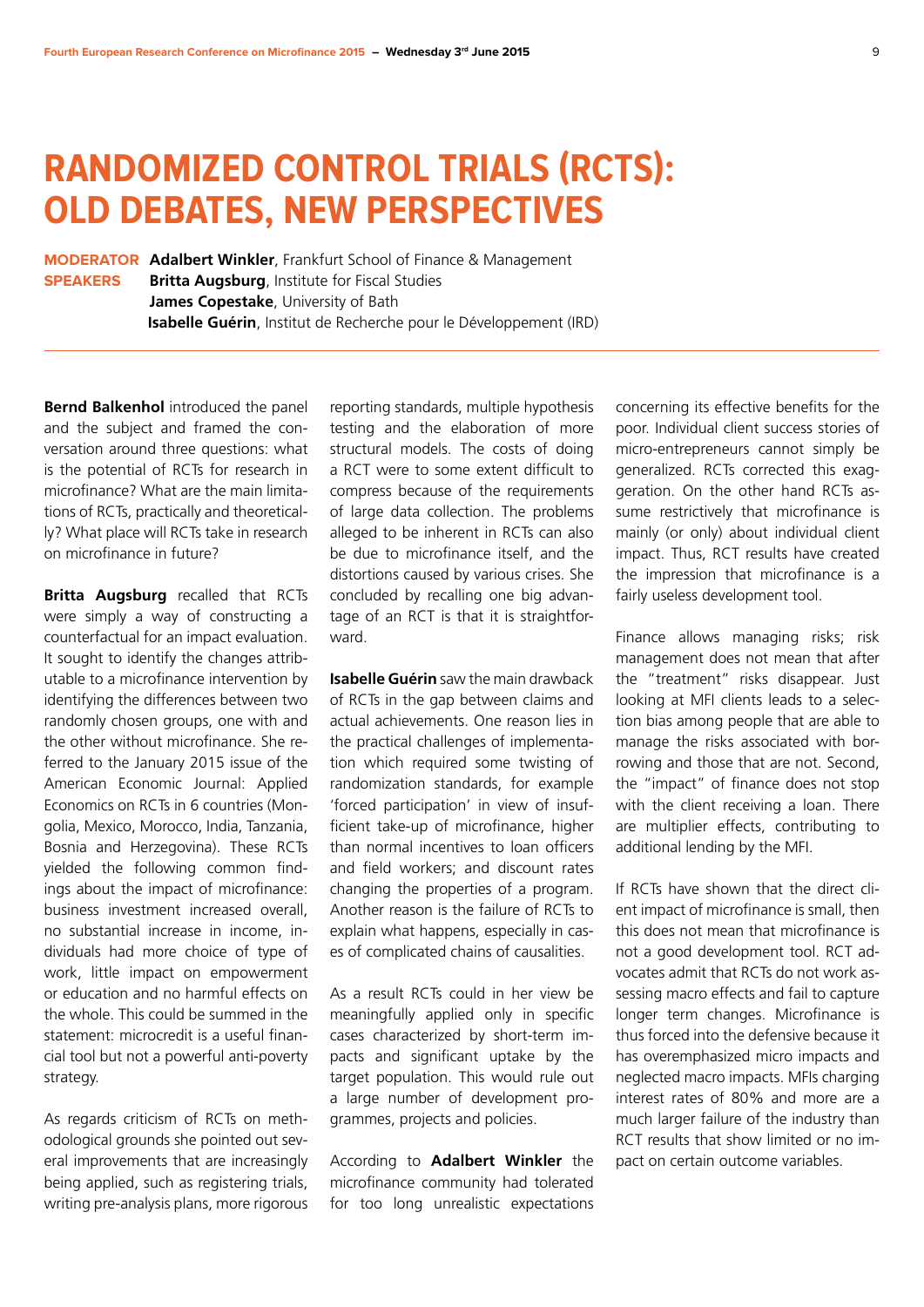### **Break-out sessions**

The 31 break-out sessions allowed researchers to present their work, expose it for review and questions by peers and learn from the exchange. Overall 119 papers were presented. These 31 sessions were grouped by major research themes:

- the micro finance institution: governance, ownership, management, financing
- client issues: needs and demand, satisfaction, communication, proximity
- products and services: innovations, design, testing
- market, policies and regulation
- impact and social performance: mission drift, impact measurement issues - gender issues.

Each break-out session had a moderator who ensured that each of the three or four papers presented had sufficient time for review and questions from the floor. In the spirit of constructive peer



reviews the researchers discussed the paper of another presenter at the same session.

A detailed overview of the papers presented can be found in the annex of this

report. Anyone interested in obtaining a paper may wish to contact the author directly (see list of participants) or check the home page of the UNIGE's Center for Microfinance and Financial Inclusion.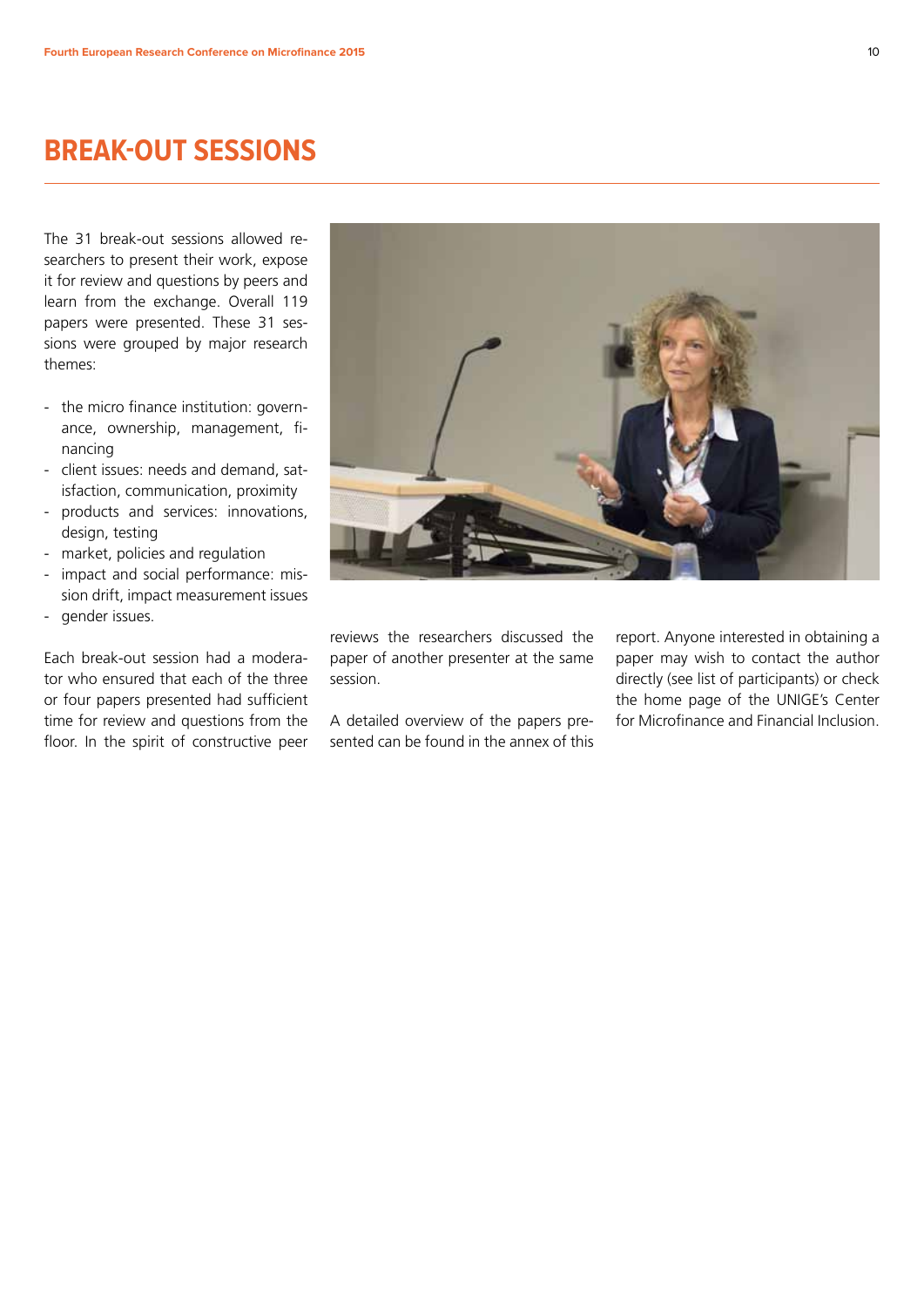#### **Comments from participants**

"I really enjoyed participating in the panel that I moderated, and was struck by how enriching this type of event can be for a practitioner." **Chuck Olson**



"It was a delightful three days that we passed in Geneva. The dinner on the boat trip was decidedly a unique adventure. I enjoyed many of the work-sessions I went to as well as the keynote speeches." **Arvind Ashta**





"Je voulais vous remercier pour l'organisation de la Conférence. Je pense que celle-ci était très intéressante et m'a permis de mieux cerner les dynamiques de recherche sur ce domaine en Europe." **Camille Meyer**



"A stimulating, sociable and smooth running conference." **James Copestake**



"Thanks once again for organizing a great conference. I really enjoyed it. Interesting program and papers, and always very good to meet and talk to old friends. The boat trip was super" **Niels Hermes**

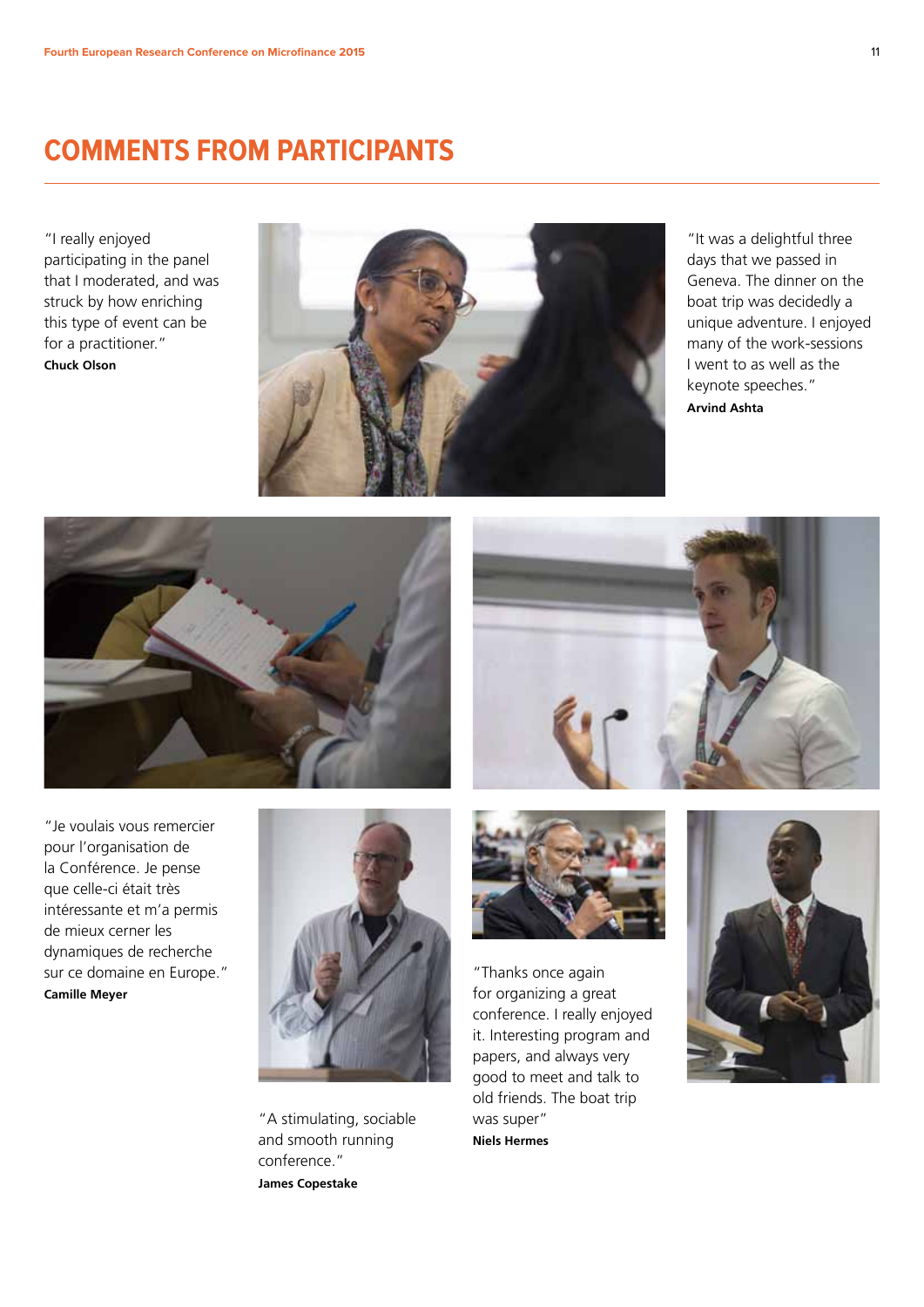#### **Overview of Conference Program**

#### Monday, 1 June 2015

- **9:00** Opening ceremony (MR380) **9:30** Plenary speaker **Vijay Mahajan** (Founder and CEO BASIX): Research on microfinance - a practitioner's perspective **11:00** Break-out sessions: - Institutional issues (MS030)
	- ► Client issues (MS040)
		-
	- Products and services (MS050)
	- Impact and social performance (MR150)
	- Market, policies, regulation (1140) ► - Gender (2130)
	-
	- ► Green microfinance (2140)
- **13:00** Lunch (Marx Café UNIMAIL)
- **14:00** Break-out sessions continued:
	- Institutional issues (MS030)
	- Client issues (MS040)
	- Products and services (MS050)
	- Market, policies, regulation (MS150)
	- Impact and social performance (1140)
	- Gender (2130)
	- History of microfinance (2140)
- **16:00** Coffee break
- **16:15** Panel: Innovations and impact
- **17:30** Closure of first day

### Tuesday, 2 June 2015

**9:00** Panel: Private public partnerships - more of the same or break-throughs to be expected? (MR380)

#### **10:30** Coffee break

- **11:00** Break-out sessions continued:
	- Institutional issues (MS030)
	- Products and services (MS040)
	- Market, policies, regulation (MS050)
	- Impact and social performance (MR150)
	- Client issues (1140)
	- Gender (2130)
- **13:00** Lunch (Marx Café UNIMAIL)
- **14:00** Break-out sessions continued:
	- Institutional issues (MS030)
	- Impact and social performance (MS040)
	- Products and services (MS050)
	- Clients issues (MR150)
	- Market and policy issues (1140)
- **16:00** Tea break
- **16:15** Plenary speaker **Jonathan Morduch** (New York University): Another look at micro finance subsidy (MR380) Panel: Competition, market organization and public policy **18:00** Closure second day
- **20:00** Gala evening: cruise on Lake Geneva

#### Wednesday, 3 June 2015

#### **9:00** Break-out sessions continued

- Institutional issues (MS030)
- Products and services (MS040)
- Market, policy and regulation I (MS050)
- Market, policy and regulation II (MR150)
- Impact and social performance I (1140)
- Impact and social performance II (2130)
- Client issues (2140)
- **11:00** Coffee break
- **11:15** Panel: The debate on RCTs new perspectives? (MR380)
- **12:30** Closing of conference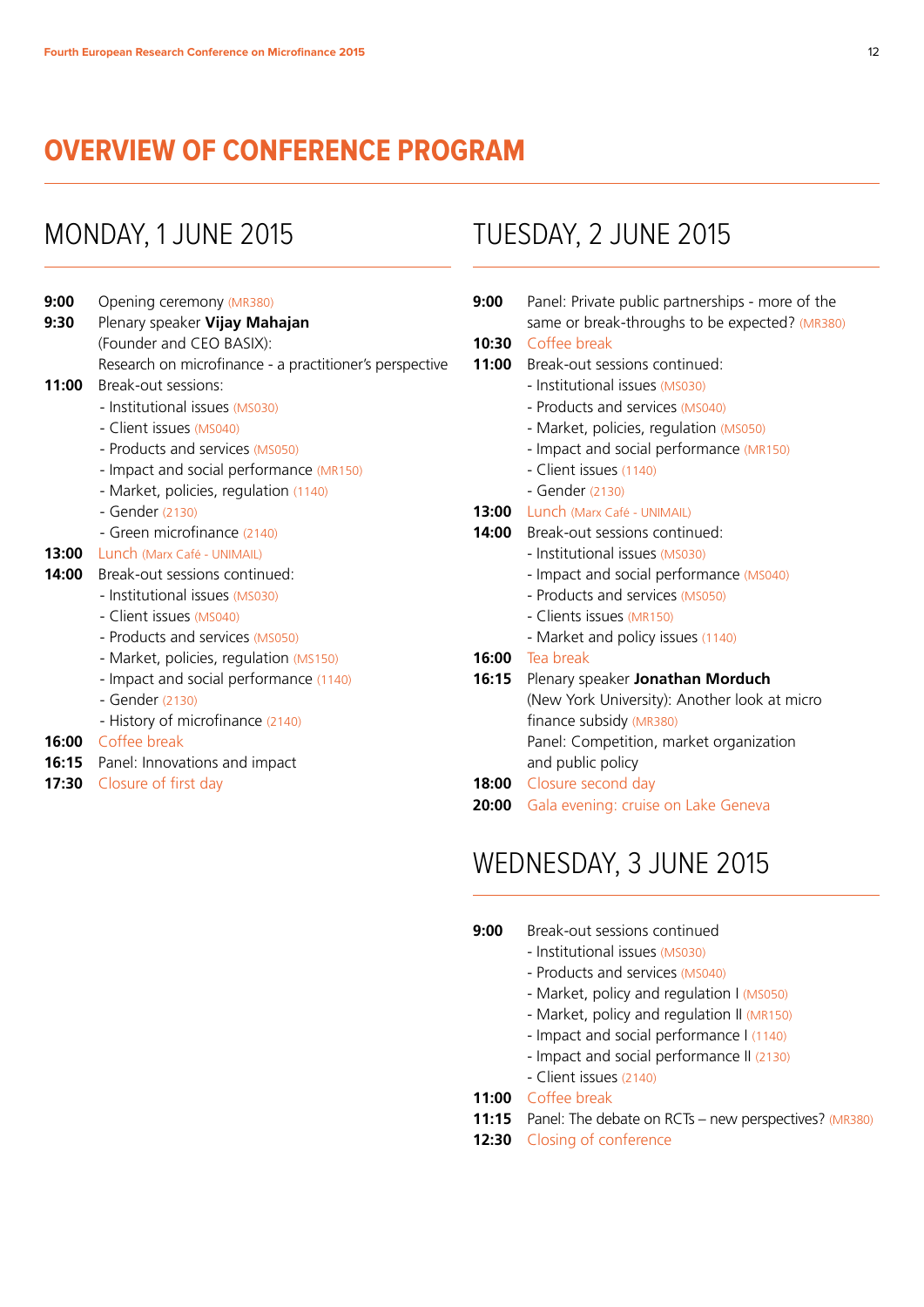### **LIST OF PARTICIPANTS**

| <b>Name</b>             | <b>Organisation</b>                    | <b>Nam</b> |
|-------------------------|----------------------------------------|------------|
| Abouesh, Amr            |                                        | Fu, Jo     |
| Abou El Azm, Amr        |                                        | Ghali      |
| Acclassato, Denis       | University Abomey Calavi               | Gnila      |
| Afonso, Joana Silva     | University Portsmouth                  | Gobe       |
| Altuntas, Muhamed       | University Köln                        | Godf       |
| Asemota, Abel           | Ambrose Alli University                | Goec       |
| Ashta, Arvind           | <b>ESC Dijon</b>                       | Gonz       |
| Assadi, Djamchit        | <b>ESC Dijon</b>                       | Gonz       |
| Attuel-Mendes, Laurence | <b>ESC Dijon</b>                       | Gonz       |
| Augsburg, Britta        | <b>IFS London</b>                      | Ghos       |
| Augustine, Darline      | Rochester University                   | Grave      |
| Bauchet, Jonathan       | Purdue University                      | Guer       |
| Beisland, Leif Atle     | <b>Agder University</b>                | Guér       |
| Bernasconi, Gloria      |                                        | Guha       |
| Biosca, Olga            | Glasgow Caledonian U                   | Guiza      |
| Botti, Fabrizio         | University Perugia                     | Gutie      |
| Brown, Rachel           | Wake Forest University                 | Harta      |
| Buchenrieder.           | University Halle-Wittenberg            | Hayy.      |
| Burani, Laura           | University Bologna                     | Heim       |
| Burlando, Alfredo       | University Oregon                      | Henr       |
| Churchill, Craig        | <b>ILO</b>                             | Herm       |
| Copestake, James        | University Bath                        | Hudc       |
| Corsi, Marcella         | Sapienza U Rome                        | Huyb       |
| Cottier, Philipp        | Donze Foundation                       | Isauri     |
| Cozarenco, Anastasia    | ULB Brusselles                         | Jain,      |
| Czura, Kristina         | LMU München                            | Janss      |
| Dalla Pellegrina, Lucia | Bocconi University                     | John:      |
| Darko, Francis          | University Kent                        | Kend       |
| Dato, Muluneh           | University Agder                       | Khac       |
| D'Aquino-Filocre, Daisy |                                        | Kharl      |
| D'Espallier, Bert       | University Leuven                      | King,      |
| Diaz, Fabiola           | <b>MCS</b>                             | Klein      |
| Dominicé, Roland        | Symbiotics                             | Kolor      |
| Dorfleitner, Georg      | University Regensburg                  | Kram       |
| Erice, Gabriela         | European Microfinance Platform (e-MFP) | Kraus      |
| Erlbeck, Anja           | University Köln                        | Ky, S      |
| Escalante, Carlos       | University Georgia                     | Labie      |
| Estapé-Dubreuil, Gloria | University Barcelona                   | Lacal      |
| Fansi, Manuel           | University Luxembourg                  | Laure      |
| Forcella, Davide        | <b>ULB Brussels</b>                    | Lekar      |
| Forkusam, Akem Noela    | University Oldenburg                   | Lensi      |
| Foschi, Laura           | ADA                                    | Le Pc      |

| <b>Name</b>                | <b>Organisation</b>          |  |  |
|----------------------------|------------------------------|--|--|
| Fu, Jonathan               | University Zurich            |  |  |
| Ghalib, Asad               | University Manchester        |  |  |
| Gnilachi, Josephine        | University Halle Wittenberg  |  |  |
| Gobezie, Getaneh           | DFID                         |  |  |
| Godfroid, Cecile           | University Mons              |  |  |
| Goedecke, Jann             | University Leuven            |  |  |
| Gonzalez, Cristian         | Microfinance in Crisis       |  |  |
| Gonzalez, Henry            | responsAbility               |  |  |
| Gonzalez-Farias, Lauro     | FGV Sao Paulo                |  |  |
| Ghosh, Chandralekh         | West Bengal State University |  |  |
| Gravestijn, Robin          | Oikocredit                   |  |  |
| Guergoez, Yekbun           | <b>UNEP</b>                  |  |  |
| Guérin, Isabelle           | IRD                          |  |  |
| Guha, Samapti              | West Bengal State University |  |  |
| Guizar-Mateos, Isai        | Ohio State University        |  |  |
| Gutierrez Nieto, Begona    | Zaragoza University          |  |  |
| Hartarska, Valentina       | Auburn University            |  |  |
| Hayyan, Alia               | <b>ESC Dijon</b>             |  |  |
| Heimes, Martin             | responsAbility               |  |  |
| Henning, Karla             | PlaNet Finance               |  |  |
| Hermes, C.L.M.             | University Groningen         |  |  |
| Hudon, Marek               | <b>ULB Brussels</b>          |  |  |
| Huybrechs, Frederic        | University Antwerpen         |  |  |
| Isaurralde, Magdalena      | <b>EHESS Paris</b>           |  |  |
| Jain, Sanjay               | Cambridge University         |  |  |
| Janssens, Wendy            | FU Amsterdam                 |  |  |
| Johnson, Susan             | University Bath              |  |  |
| Kendo, Corine Sandra       | University Lorraine          |  |  |
| Khachatryan, Knar          | American University Armenia  |  |  |
| Kharbanda, Sakshi          |                              |  |  |
| King, Christopher          | St. Louis University         |  |  |
| Klein, Thilo               | Cambridge University         |  |  |
| Koloma, Yaya               | <b>ISTOM</b>                 |  |  |
| Kramer, Berber             | <b>IFPRI</b>                 |  |  |
| Krauss, Annette            | University Zürich            |  |  |
| Ky, Serge                  | University Limoges           |  |  |
| Labie, Marc                | University Mons              |  |  |
| Lacalle-Calderon, Maricruz | University Madrid            |  |  |
| Laureti, Carolina          | University Berkeley          |  |  |
| Lekane                     | University Yaounde           |  |  |
| Lensink, Robert            | University Groningen         |  |  |
| Le Polain, Maité           | University Louvain           |  |  |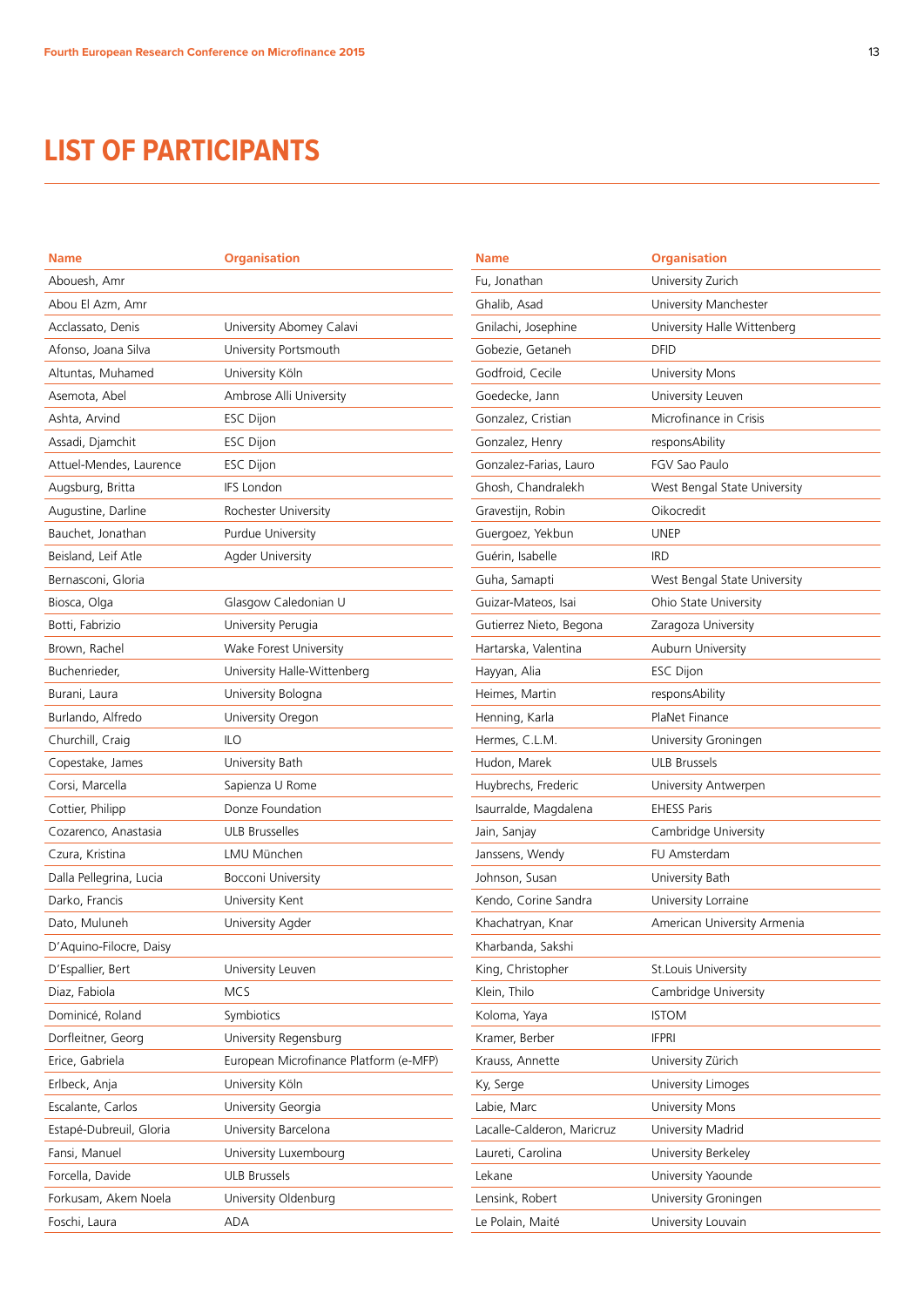| I |
|---|
|   |

| <b>Name</b>          | <b>Organisation</b>                      | <b>Name</b>           | <b>Organisation</b>                      |
|----------------------|------------------------------------------|-----------------------|------------------------------------------|
| Li, Linyang          | University Groningen                     | Pradhan, H.K.         | School of Mgt J'pur                      |
| Lopez, Tania         | Frankfurt School of Finance & Management | Priberny, Christopher | University Regensburg                    |
| Mader, Philipp       | University Basel                         | Reichert, Patrick     | <b>ULB Brussels</b>                      |
| Mahajan, Vijay       | <b>BASIX</b>                             | Richter, Patricia     | <b>ILO</b>                               |
| Mahmud, Mahreen      | University Kent                          | Ratsimalahelo, Zaka   | University Franche Comté                 |
| Marney, Richard      | responsAbility                           | Renaud, Yvan          | Symbiotics                               |
| Martinez, Catalina   | University Zürich                        | Rico, Silvia          |                                          |
| Mawad, Nouhad        |                                          | Tineke Ritzema        |                                          |
| McHugh, Neil         | Glasgow Caledonian University            | Rozas, Daniel         | European Microfinance Platform (e-MFP)   |
| Meesters, Aljar      | University Groningen                     | Sadeque, Mosleh       | Institute of MF                          |
| Mersland, Roy        | University Agder                         | Sahu, B.K.            | Indian Inst. Foreign Trade               |
| Meyer, Camille       | <b>ULB Brussels</b>                      | Saikumar, B.C.        | Humboldt University Berlin               |
| Meyer, Julia         | University Zürich                        | Sarker, Debashis      | University Mons                          |
| Monteiro, Joaquim    | <b>ADA</b>                               | Schulte, Markus       | Frankfurt School of Finance & Management |
| Morduch, Jonathan    | <b>NYU</b>                               | Serrano-Cinca, Carlos | University Zaragoza                      |
| Morshed, Zakir       | Swinburne University                     | Sierra, Javier        | University Salamanca                     |
| Morvant-Roux, Solène | University Geneva                        | Smits, Joeri          | ETH Zürich                               |
| Mueller, Daniel      | University Basel                         | Solana, Miguel        | <b>ILO</b>                               |
| Muslimova, Dilnoza   | Westminster University                   | Storchi, Silvia       | University Bath                          |
| Nawaz, Ahmad         | Institute of Information                 | Strom, Oystein        | Oslo-Akershus University College         |
| Nazarova, Angelina   | Westminster University                   | Szafarz, Ariana       | <b>ULB Brussels</b>                      |
| Ndaki, Daudi Pascal  | University Agder                         | Thanawit, Bunsit      | Thaksin U Songkhla                       |
| Nsabimana, André     | University Louvain                       | Uddin, Mohamed        | Queens U Belfast                         |
| O'Connor, Michael    | Portsmouth Business School               | Vandewalle, Lore      | Graduate Institute                       |
| Okech, Moses         | Leeds Beckett University                 | Vanroose, Annabel     | <b>ULB Brussels</b>                      |
| Okruashwili, Maia    |                                          | Vigano, Laura         | University Bergamo                       |
| Olson, Chuck         | <b>Blue Orchard</b>                      | Wele, Pascal          | University Abomey Calavi                 |
| Onemolease, Eddy     | Ambrose Alli University                  | Wiesner, Sophie       | <b>ADA</b>                               |
| Pausch, Christoph    | European Microfinance Platform (e-MFP)   | Win, Kinza            |                                          |
| Peeters, Ludo        | University Hasselt                       | Winkler, Adalbert     | Frankfurt School of Finance & Management |
| Pillarisetti, Satish | <b>NABARD</b>                            | Woldetsadik, Tigis    | Oslo University                          |
| Pinos, Fabienne      | Unitversity Bordeaux                     | Zanolin, Louis        | responsAbility                           |
| Pinz, Alexander      | University Mannheim                      | Zappia, Maria Teresa  | <b>Blue Orchard</b>                      |
| Postelnicu, Luminata | <b>ULB Brussels</b>                      |                       |                                          |
|                      |                                          |                       |                                          |